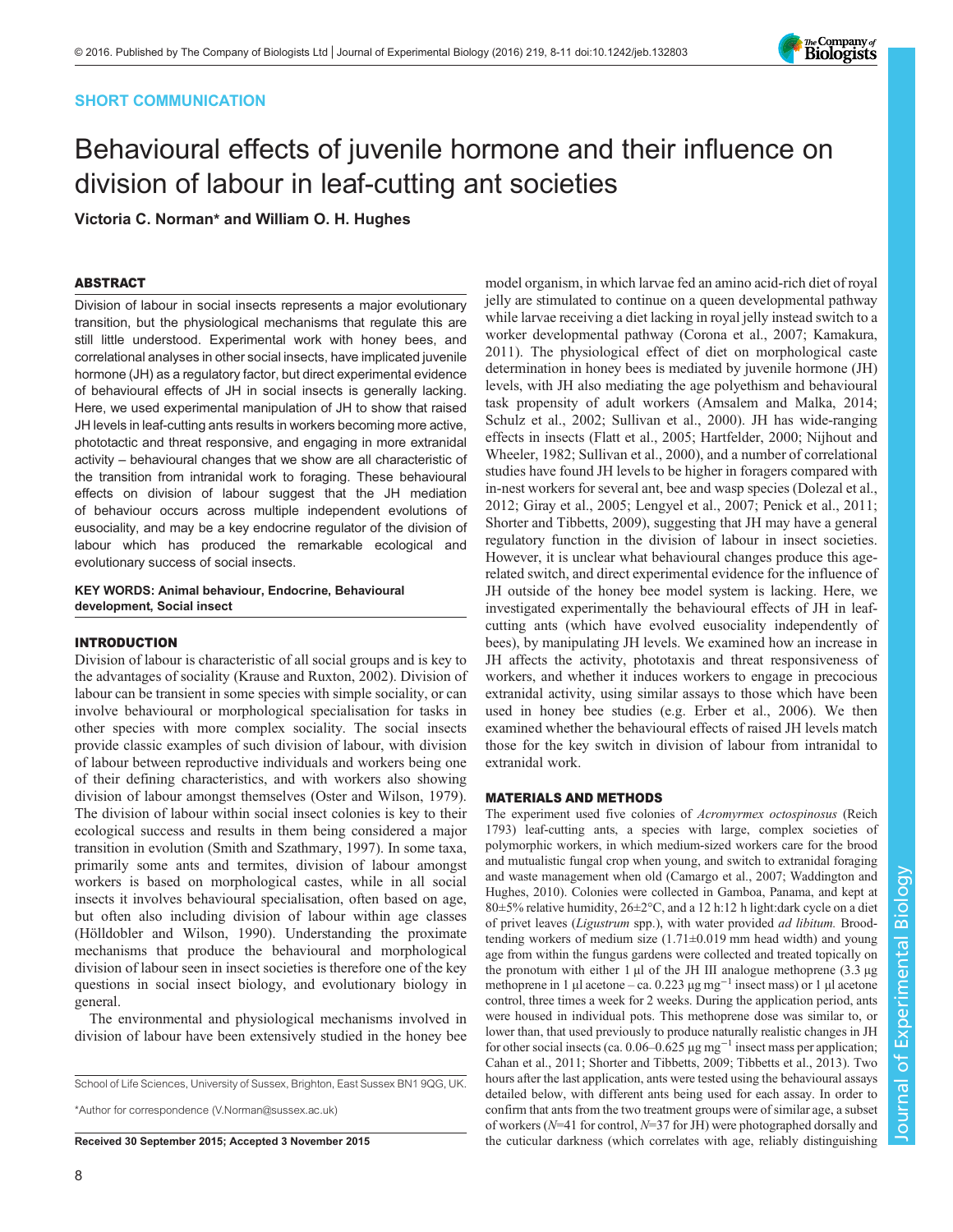<span id="page-1-0"></span>young workers from old; [Armitage and Boomsma, 2010](#page-3-0)) of the middle third of the rear femur quantified using ImageJ software.

#### Behavioural assays

To test whether methoprene made ants more active, ants were placed individually in a 90 mm Petri dish lined with filter paper, allowed to acclimatise for 5 min, and then filmed for 10 min using a Logitech c920 webcam (methoprene treatment  $N=37$ , control  $N=35$ ; 5–6 ants per colony per treatment). Speed of movement was quantified using AntTrak path analysis software ([Tranter et al., 2014](#page-3-0)).

To test whether methoprene affected phototaxis, individual ants were placed in a 90 mm Petri dish, with one half blackened out with tape. After 5 min acclimatisation, ants were filmed for 10 min and the proportion of time spent in the light half of the Petri dish recorded (N=40 for both methoprene and control treatments; 8 ants from each colony per treatment).

To test whether methoprene increased the threat responsiveness of ants, we used a mandible opening response (MOR) assay ([Norman et al., 2014](#page-3-0)). Ants were harnessed and their response to a freshly freeze-killed nestmate or non-nestmate (Acromyrmex echinatior) worker was tested in a random order. The stimulus was placed in contact with the focal ant's antennae for 10 s, and its responses were recorded as either mandible gaping for a period of >1 s (thereby displaying a threat response) or showing no such response during the 10 s (methoprene  $N=37$ , control  $N=35$ ; 7–8 ants per colony per treatment).

To test whether methoprene increased extranidal behaviour in a more natural environment, individuals were observed in a mini-nest set-up, consisting of a small piece of fungus in a 60 mm Petri dish, 15 attendant small, young workers to aid fungus care and one larva from the natal colony. The Petri dish was covered to keep the nest environment humid

and dark, and placed in a larger box (240×190×75 mm). One focal ant from each treatment was placed in each mini-nest and left overnight to acclimatise. The locations of each focal ant were then recorded at 30 min intervals for 8 h (methoprene  $N=38$ , control  $N=34$ ; 6–8 ants per colony per treatment). All assays were then subsequently repeated on 'natural' foragers and nest workers that were observed either within the nest tending to the fungus or outside of the nest collecting leaves, respectively  $(N=30)$ for both castes, with 6 ants taken from each of the same five colonies of A. octospinosus).

## Statistical analyses

All data were analysed in IBM SPSS 20.0 (Chicago, IL, USA) using generalized linear mixed models (GLMM) with treatment (methoprene or control) as a fixed factor and colony of origin as a random factor. Model fit was determined using AIC values, with non-significant interaction terms removed to obtain minimum adequate models. The activity (speed of movement), phototaxis ( proportion of time spent in the light half of the Petri dish) and behaviour in mini-nests ( proportion of time spent engaged in extranidal activity) were analysed with gamma distributions and log link functions, and threat responsiveness of ants ( positive MOR or no response) with a binomial distribution and log link function. Post hoc pairwise comparisons of treatments were made using the sequential Bonferroni method to control for multiple comparisons.

### RESULTS AND DISCUSSION

Ants treated with methoprene were significantly more active than control ants  $(F_{1,70} = 8.77, P = 0.004; Fig. 1A)$ , and spent significantly more time in the lighter half of the Petri dish instead of the darkened half  $(F_{1,78} = 5.87, P = 0.018;$  Fig. 1B). Methoprene-treated ants were



Fig. 1. The effect of increased juvenile hormone (JH) level on ant behaviour. The

mean±s.e.m. of behavioural variables measured for young leaf-cutting ant workers from five Acromyrmex octospinosus colonies that had been treated for 2 weeks with either the JH analogue methoprene or solvent control. Ants treated with methoprene (A) were significantly more active than control ants (GLMM:  $F_{1.70}$ =8.77, P=0.004, N=37 for methoprene, N=35 for control), (B) were more phototactic and spent significantly more time in the lighter half of the Petri dish instead of the darkened half (GLMM:  $F_{1,78}$ =5.87, P=0.018, N=40 for both methoprene and control), (C) were significantly more threat responsive to both a nestmate (white bars) and a non-nestmate (grey bars) than control ants (GLMM:  $F_{1,249}$ =12.7, P<0.001, N=37 for methoprene treatment, N=35 for control) and (D) spent significantly more time exhibiting extranidal activity than control ants (GLMM:  $F_{1,70}$ =5.22, P=0.025, N=38 for methoprene, N=34 for control), illustrated by the yellow marked ant. Intranidal activity is represented by the blue marked ant within the fungus chamber. MOR, mandible opening response.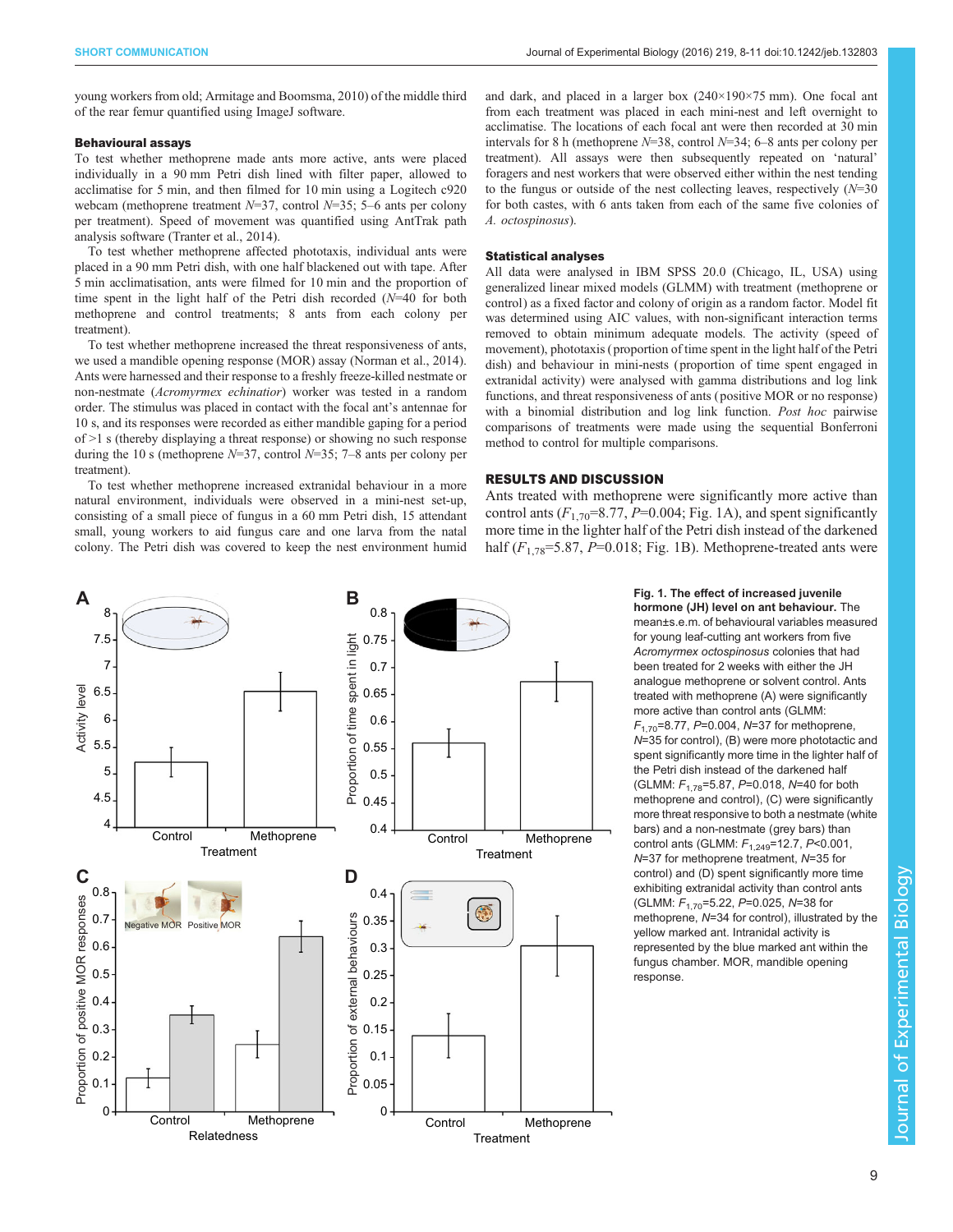

Fig. 2. The behavioural profiles of leaf-cutting ant foragers and nest workers, for comparison with the effects of JH manipulation. The mean± s.e.m. activity for leaf-cutting ant workers that were either foragers (N=30) or in-nest workers (N=30) from five A. octospinosus colonies. Foragers were significantly more (A) active (GLMM:  $F_{1,58}$ =21.2, P<0.001), (B) phototactic (spent significantly more time in the light half of the Petri dish) (GLMM:  $F_{1.58}$ =48.9, P<0.001) and (C) threat responsive to both a nestmate (white bars) and a non-nestmate (grey bars) (GLMM:  $F_{1,117} = 9.94$ ,  $P = 0.002$ ), and (D) showed significantly more extranidal activity compared with in-nest workers (GLMM:  $F_{1,1018}=100.8$ , P<0.001) (illustrated by the yellow marked ant, compared with a within-nest worker illustrated with a blue mark).

also significantly more threat responsive than control ants, exhibiting almost twice as many positive threat responses to both nestmate and non-nestmate stimuli as the control ants  $(F_{1,249}=12.7,$ P<0.001; [Fig. 1C](#page-1-0)). Ants from both treatment groups were also more responsive to a stimulus of a non-nestmate compared with a nestmate  $(F_{1,249}=26.3, P<0.001)$ . In the mini-nest experiment, young workers treated with methoprene spent on average twice as much time outside the nest environment as control ants  $(F_{1,70} = 5.22;$  $P=0.025$ ; [Fig. 1](#page-1-0)D). No abnormal behaviours were observed from either control or methoprene-treated individuals. Treatment and control ants did not differ in their cuticular coloration and therefore age  $(F_{1,76}=0.275, P=0.601)$ . The effects of methoprene mirror the change seen in leaf-cutting ants when they transition from broodtending workers to foragers (Fig. 2). Foraging workers were significantly more active  $(F_{1.58}=21.2, P<0.001)$ , more phototactic  $(F_{1.58} = 48.9, P \le 0.001)$  and more threat responsive  $(F_{1,117} = 9.94,$  $P=0.002$ ), and spent significantly more time outside of the nest in a mini-nest set-up  $(F_{1,1018}=100.8, P<0.001)$  compared with withinnest nurse workers.

The results show that JH level can strongly affect the behavioural profiles of ant workers, and induce them to engage in precocious extranidal activity. Treatment with the JH analogue methoprene caused a significant increase in activity, phototaxis and threat responsiveness of leaf-cutting ant workers, all of which are behavioural characteristics of foraging in the study species, as well as social insects in general ([Chapman et al., 2011](#page-3-0); [Pamminger et al.,](#page-3-0) [2014](#page-3-0)). Furthermore, there was a doubling in the amount of time that methoprene-treated workers spent engaging in extranidal activities in a mini-nest setting compared with control ants. JH therefore affects the switch between intranidal and extranidal work that is a key part of the division of labour in ant societies, and it does this by making ants more active, phototactic and threat responsive. This therefore provides evidence for a 'toolkit' situation involving JH, as ants have evolved eusociality independently of bees, indicating that JH regulation of behaviour either is ancestral in eusocial Hymenoptera or has evolved multiple times.

The results are, to our knowledge, the first direct experimental evidence of the effect of JH on division of labour in ant societies, and of the behavioural mechanisms by which this effect is produced. The effects of JH observed on leaf-cutting ants have remarkable similarities with those seen in the best-studied social insect, the honey bee *Apis mellifera*, in which experimentally elevated JH levels lead to precocious foraging ([Sullivan et al., 2000](#page-3-0)), possibly due to the same behavioural mechanisms as we show here in leafcutting ants. The results also fit with a number of correlational studies in which JH levels have been found to be higher in foragers of several different ant species, as well as wasps, bees and termites [\(Dolezal et al., 2009](#page-3-0); [Giray et al., 2005; Lengyel et al., 2007; Penick](#page-3-0) [et al., 2011\)](#page-3-0). This suggests that JH may have a highly conserved role as a key endocrine mediator of division of labour within eusocial insect societies that has been key to their ecological and evolutionary success.

#### Acknowledgements

We thank Allen Herre and the Smithsonian Tropical Research Institute (STRI) for facilities in Panama, ANAM (subsequently Ministerio de Ambiente de Panamá) for